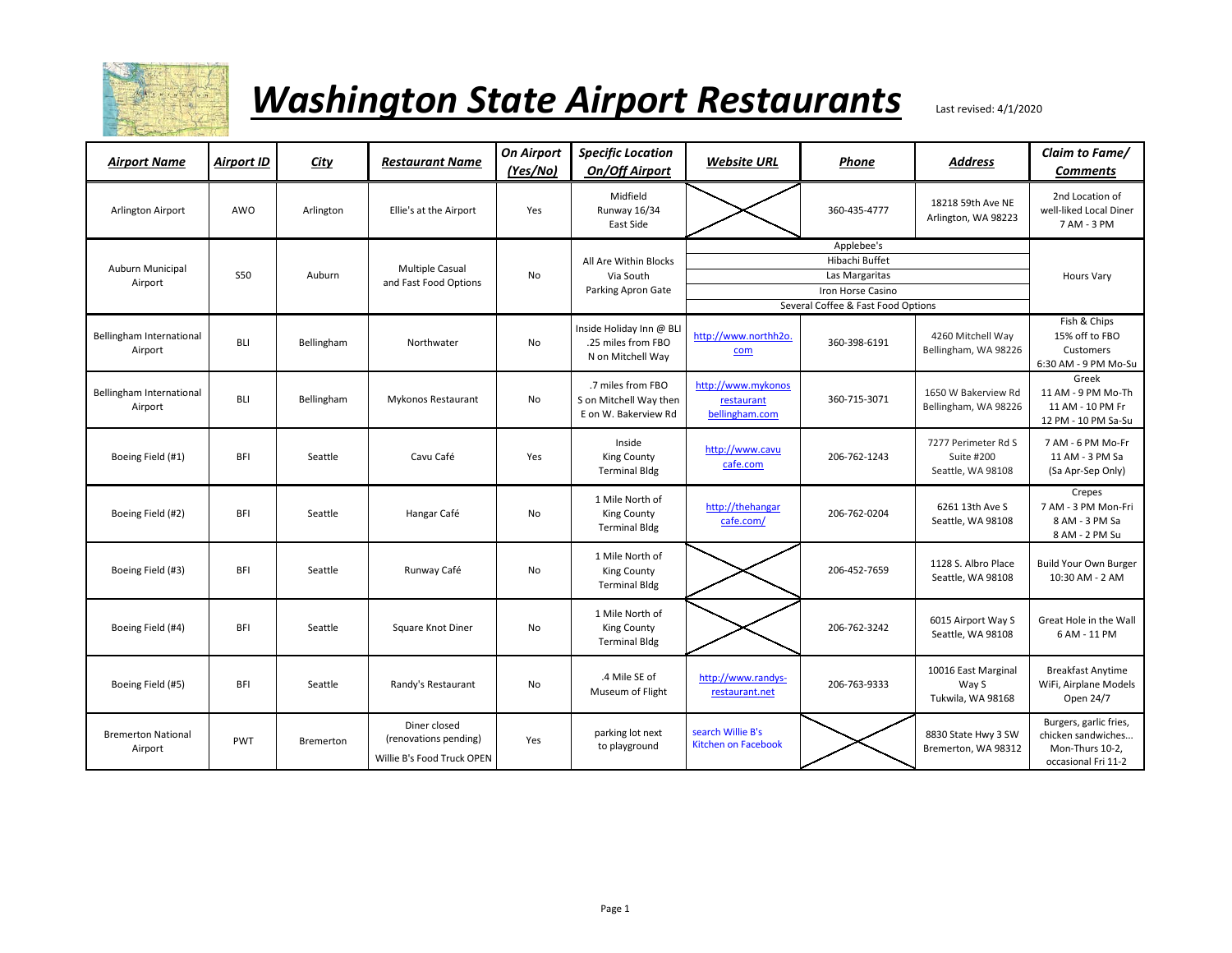

| Airport Name                                    | <b>Airport ID</b> | City          | <b>Restaurant Name</b>                                      | <b>On Airport</b><br>(Yes/No) | <b>Specific Location</b><br><b>On/Off Airport</b>                                  | <b>Website URL</b>                                    | Phone          | <b>Address</b>                                          | Claim to Fame/<br><b>Comments</b>                                                  |
|-------------------------------------------------|-------------------|---------------|-------------------------------------------------------------|-------------------------------|------------------------------------------------------------------------------------|-------------------------------------------------------|----------------|---------------------------------------------------------|------------------------------------------------------------------------------------|
| Chehalis-Centralia<br>Airport                   | <b>CLS</b>        | Chehalis      | Riverside Bistro                                            | Through<br>the<br>Fence       | Due West of<br>Segmented Circle<br>& Fuel Pump                                     | http://www.play<br>riversidegolf.com/<br>barandgrill/ | 360-748-8182   | 1451 NW Airport Rd<br>Chehalis, WA 98532                | 10 AM - 10 PM Mon-Fri<br>8 AM - 10 PM Sa<br>8 AM - 8 PM Su<br>Clsd Su/Mo in Winter |
| Chehalis-Centralia<br>Airport                   | <b>CLS</b>        | Chehalis      | Kobo Teriyaki                                               | No                            | East of runway midpoint;<br>possible access from<br>compass rose                   |                                                       | (360) 740-4353 | 1409 NW Louisiana Ave.<br>Chehalis, WA 98532            | Best teriyaki in area<br>11 AM-8 PM Mo-Sa<br>Closed Su                             |
| Darrington Municipal                            | <b>1S2</b>        | Darrington    | <b>Bradley's Diner</b><br>*** CLOSED ***<br>Replacement TBD | <b>No</b>                     | .25 Mile South of<br>Parking Apron;<br>South Side Hwy 530<br>(Opp. Hardware Store) |                                                       |                | 1215 SR 530<br>Darrington, WA 98241                     |                                                                                    |
| Davenport Municipal                             | 68S               | Davenport     | El Ranchito                                                 | No                            | .2 Mile Northeast of<br>Parking Apron                                              |                                                       | (509) 725-2030 | 1325 Morgan St,<br>Davenport, WA 99122                  | 11 AM- 8 PM Su-Th<br>11 AM-9 PM Fr-Sa                                              |
| <b>Desert Aire</b><br>Airport                   | M94               | Mattawa       | Tumbleweeds<br>Bar & Grill                                  | <b>No</b>                     | .4 Mile SE of<br><b>East Parking Apron</b>                                         |                                                       | 509-932-3100   | 124 Frontier Way W<br>Mattawa, WA 99349                 | 10 AM - 8 PM                                                                       |
| <b>Easton State</b><br>Airport                  | ESW               | Easton        | Parkside Café                                               | No                            | .45 Miles SE via<br>Silver Trail Lane                                              |                                                       | 509-656-2531   | 2560 W Sparks Rd<br>Easton, WA 98925                    | <b>Classic Diner</b><br>Call for Hours                                             |
| <b>Easton State</b><br>Airport                  | ESW               | Easton        | Mountain High<br>Hamburgers                                 | No                            | .7 Miles SE via<br>Silver Trail Lane, then<br>E on W. Sparks Rd                    |                                                       | 509-656-3037   | 2941 W Sparks Rd<br>Easton, WA 98925                    | Open to 8 PM                                                                       |
| <b>Felts Field</b>                              | SFF               | Spokane       | Skyway Café                                                 | Yes                           | <b>Terminal Bldg</b>                                                               | http://skyway<br>cafe.com/                            | 509-534-5986   | 6105 E. Rutter Ave<br>Spokane, WA 99212                 | Breakfast,<br>Atmosphere<br>6 AM - 3 PM Mo-Sa<br>7 AM - 3 PM Su                    |
| <b>Forks Airport</b>                            | <b>S18</b>        | Forks         | Mill Creek Bar                                              | No                            | .3 Miles NE of<br>airport ramp                                                     | http://forks<br>washingtonbar.<br>weebly.com/         | 360-374-5003   | 1222 S. Forks Ave<br>Forks, WA 98331                    | <b>Taco Tuesdays</b><br>3-10 PM Mo-Th<br>3PM-2AM Fr-Sa<br>Noon-9PM Su              |
| Friday Harbor<br>Airport                        | <b>FHR</b>        | Friday Harbor | Ernie's Café                                                | Yes                           | NW Corner,<br>Opposite Transient<br>Parking                                        |                                                       | 360-378-6605   | 744 Airport Circle Dr<br>Friday Harbor, WA<br>98250     | Popovers, Bulgogi<br>10 AM - 2 PM Mo-Fr                                            |
| <b>Grant County</b><br>International<br>Airport | <b>MWH</b>        | Moses Lake    | Jet-A-Way Café                                              | Yes                           | <b>Terminal Bldg</b>                                                               | http://www.million<br>air.com/FBO/<br>mwh.aspx        | 509-762-2222   | 7810 Andrews St NE<br>Suite 134<br>Moses Lake, WA 98837 | Pro Military<br>9 AM - 4 PM Mo-Fr<br>Closed Sa-Su                                  |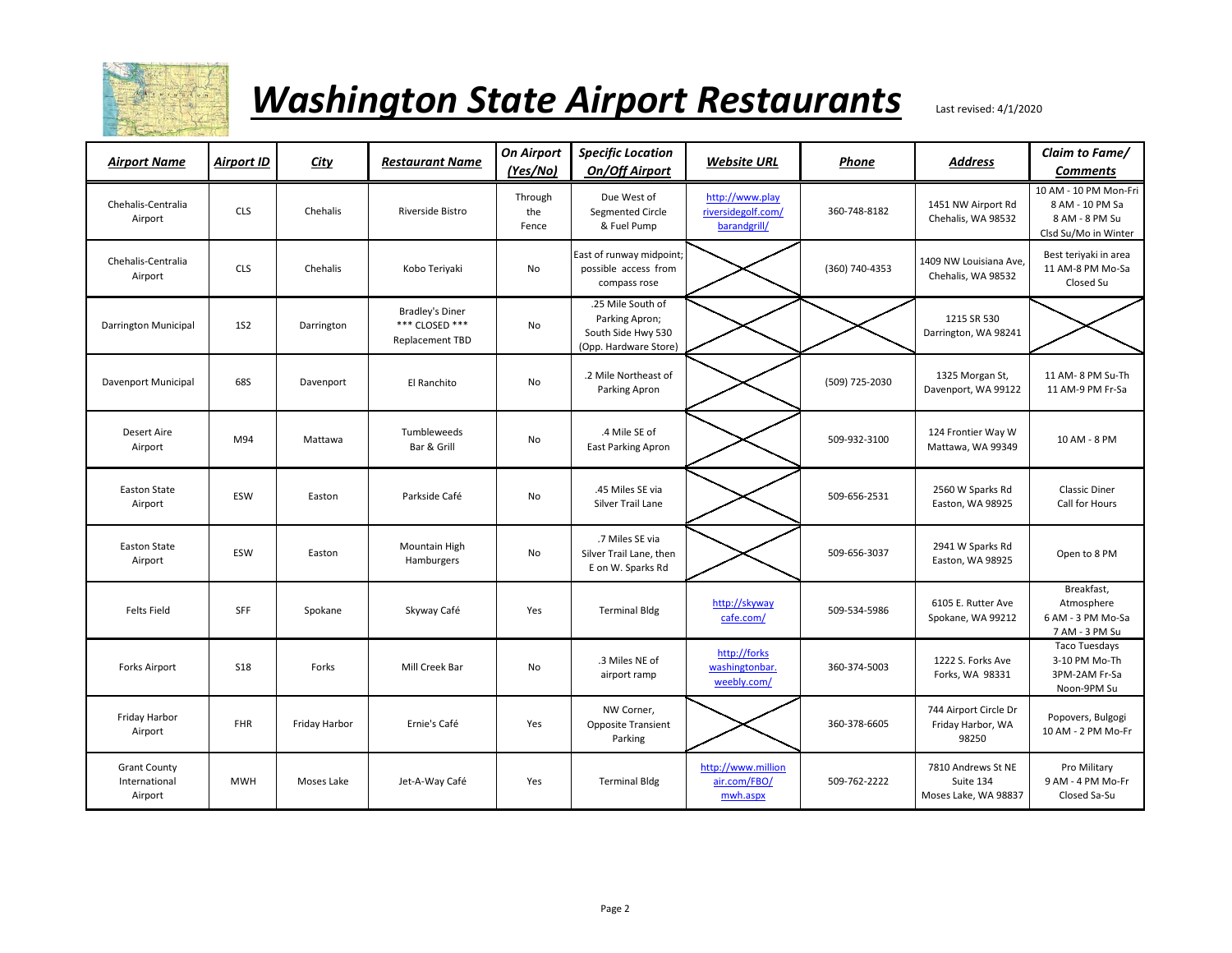

| <b>Airport Name</b>                          | <b>Airport ID</b> | <b>City</b>    | <b>Restaurant Name</b>                                                             | <b>On Airport</b><br>(Yes/No) | <b>Specific Location</b><br><b>On/Off Airport</b>                                 | <b>Website URL</b>                                         | Phone        | <b>Address</b>                                   | Claim to Fame/<br><b>Comments</b>                                                   |
|----------------------------------------------|-------------------|----------------|------------------------------------------------------------------------------------|-------------------------------|-----------------------------------------------------------------------------------|------------------------------------------------------------|--------------|--------------------------------------------------|-------------------------------------------------------------------------------------|
| Harvey Field                                 | S43               | Snohomish      | <b>Buzz Inn</b>                                                                    | Yes                           | NE Corner,<br>Adjacent to<br>Airport Office                                       | http://www.buzzinn<br>steakhouse.com/                      | 360-568-3970 | 9900 Airport Way<br>Snohomish, WA 98296          | 6 AM - 10 PM Su-Th<br>6 AM - 11 PM Fr-Sa<br>Closes 1 Hour<br>Earlier in Winter      |
| Jefferson County<br>International<br>Airport | 0S9               | Port Townsend  | Spruce Goose Café                                                                  | Yes                           | Adjacent to<br>Parking Apron                                                      | http://sprucegoose<br>cafe.com/                            | 360-385-3185 | 302 Airport Rd<br>Port Townsend, WA<br>98368     | Homemade Pies,<br><b>Breakfast</b><br>7 AM - 4 PM                                   |
| Loomis Field<br>Deer Park Airport (#1)       | <b>DEW</b>        | Deer Park      | <b>First Street</b><br>Bar & Grill                                                 | No                            | 2.7 Miles<br>West of Airport<br>(Airport Courtesy Car)                            | http://firststreet<br>barandgrill.com/                     | 509-276-2320 | 122 W 1st St<br>Deer Park, WA 99006              | Prime Rib, Soups<br>11 AM - 8 PM Mo<br>11 AM - 9 PM Tu-Fr<br>8 AM - 9 PM Sa/8 PM Su |
| Loomis Field<br>Deer Park Airport (#2)       | <b>DEW</b>        | Deer Park      | Divot's Grill                                                                      | No                            | .75 Mile Due<br>West of Airport;<br>1.6 Miles via Cedar,<br>Enoch, & Country Club | http://www.deerpark<br>golf.com/<br>bar-and-grill          | 509-276-1882 | 1201 N Country<br>Club Dr<br>Deer Park, WA 99006 | 7 AM - 7 PM<br>Hours May Vary                                                       |
| Lower Granite<br><b>State Airport</b>        | 00W               | Colfax         | Snake River<br>Bar & Grill<br>(at Boyer Park & Marina)                             | No                            | .5 Mile Northwest of<br>Approach End Rwy 14                                       | http://boverpark.com                                       | 509-397-3208 | 1753 Lower Granite Rd<br>Colfax, WA 99111        | Call for Hours<br>May thru September<br>Lunch/Dinner We-Sa<br>11-3 Lunch Only Su    |
| Lynden Airport                               | 38W               | Lynden         | Steakhouse 9<br>(Homestead Golf & CC)                                              | No                            | .5 Mile<br>North of Airport                                                       | http://steak<br>house9.com/                                | 360-778-2849 | 115 E Homestead Blvd<br>Lynden, WA 98264         | 11 AM - 9 PM Su-Th<br>11 AM - Late Fr-Sa                                            |
| Mansfield Airport                            | 8W3               | Mansfield      | Mansfield Town Bar<br>and Grill                                                    | No                            | 2 Blocks<br>North of Airport                                                      |                                                            | 509-683-1921 | 34 Main Street<br>Mansfield, WA 98830            | 8 AM - 11 PM                                                                        |
| <b>Mears Field</b>                           | 3W <sub>5</sub>   | Concrete       | Cascade Burgers                                                                    | No                            | .4 Mile North via<br>S. Superior Ave                                              |                                                            | 360-853-7580 | 45292 WA-20<br>Concrete, WA 98237                | 11 AM - 8 PM Mo-Sa<br>11 AM - 7 PM Su                                               |
| Orcas Island Airport                         | ORS               | Eastsound      | <b>Brown Bear Baking</b><br>Mijitas (Mexican)<br>Portofino (Pizza)<br>Lower Tavern | No                            | .5 to 1 Mile<br>South of Airport<br>(Trail starts at<br>firehouse driveway)       | http://www.portof<br>orcas.com/                            | Multiple     | Multiple                                         | <b>Bikes &amp; Courtesy</b><br>Car Available                                        |
| Pangborn Memorial<br>Airport                 | EAT               | East Wenatchee | Café Pangborn                                                                      | Yes                           | Terminal<br>(Hours vary with<br>flight schedules)                                 | http://www.pangborn<br>airport.com/<br>(See Terminal Info) | 509-884-2494 | 1 Pangborn Drive<br>East Wenatchee, WA<br>98802  | Thursday Pie Day<br>$4:30 - 6 AM$<br>8:30 AM - 1 PM<br>$3:30 - 5$ PM                |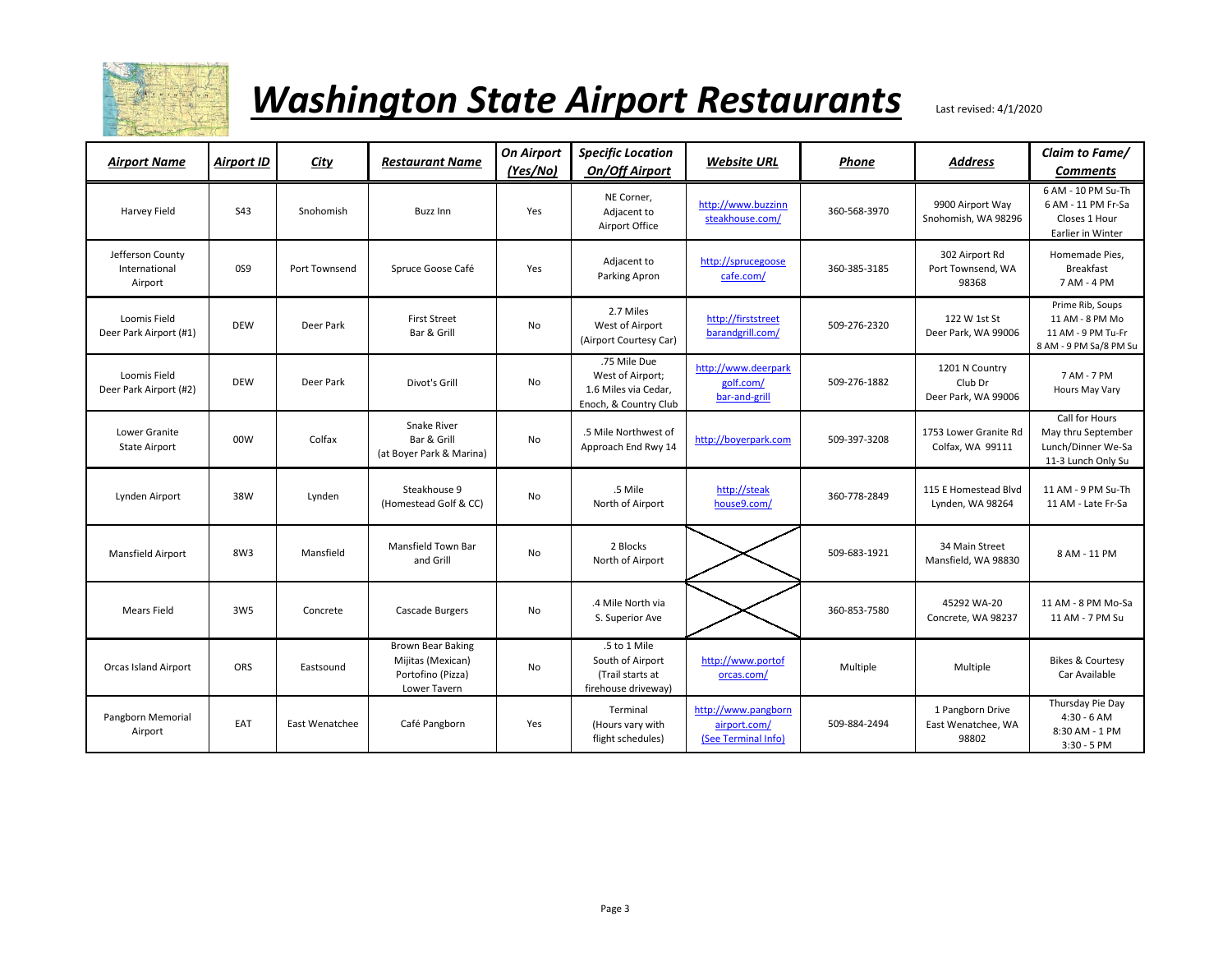

| <b>Airport Name</b>                       | <b>Airport ID</b> | <b>City</b>          | <b>Restaurant Name</b>                                                  | <b>On Airport</b><br>(Yes/No) | <b>Specific Location</b><br><b>On/Off Airport</b>        | <b>Website URL</b>                                       | Phone                                                            | <b>Address</b>                               | Claim to Fame/<br><b>Comments</b>                                                     |  |  |
|-------------------------------------------|-------------------|----------------------|-------------------------------------------------------------------------|-------------------------------|----------------------------------------------------------|----------------------------------------------------------|------------------------------------------------------------------|----------------------------------------------|---------------------------------------------------------------------------------------|--|--|
| Pearson Field<br>Airport (#1)             | <b>VUO</b>        | Vancouver            | Grant House                                                             | <b>No</b>                     | .5 Mile<br>North of Airport                              | http://thegrant<br>house.us/                             | 360-906-1101                                                     | 1101 Officers Row<br>Vancouver, WA 98661     | Historic Atmosphere<br>11 AM - 3 PM Mo<br>11 AM - 9:30 PM Tu-Sa<br>Closed Su          |  |  |
|                                           |                   |                      |                                                                         |                               |                                                          |                                                          | Fred Meyer & Deli / Peet's Coffee                                |                                              |                                                                                       |  |  |
|                                           |                   |                      |                                                                         |                               | .5 Mile                                                  |                                                          | Freshii                                                          |                                              |                                                                                       |  |  |
|                                           |                   |                      | <b>Multiple Casual Options</b>                                          |                               | East of Airport                                          |                                                          | <b>Ginger Pop</b>                                                |                                              |                                                                                       |  |  |
| Pearson Field                             |                   |                      |                                                                         |                               |                                                          |                                                          | Lapellah                                                         |                                              | Convenient                                                                            |  |  |
| Airport (#2)                              | <b>VUO</b>        | Vancouver            | (See Website URL column                                                 | <b>No</b>                     | (North of Hwy 14,                                        |                                                          | Panda Express - Type 98661 and look for 2510 Columbia House Blvd |                                              | <b>Casual Dining</b>                                                                  |  |  |
|                                           |                   |                      | for complete list in                                                    |                               | in vicinity of                                           |                                                          | Red Robin - Type 98661 and look for 2410 Columbia House Blvd     |                                              |                                                                                       |  |  |
|                                           |                   |                      | alphabetical order)                                                     |                               | Fred Meyer Plaza)                                        |                                                          | Subway - Type in Pearson Field                                   |                                              |                                                                                       |  |  |
|                                           |                   |                      |                                                                         |                               |                                                          |                                                          | <b>Thatcher's Coffee</b>                                         |                                              |                                                                                       |  |  |
|                                           |                   |                      |                                                                         |                               |                                                          | <b>The Rock</b>                                          |                                                                  |                                              |                                                                                       |  |  |
|                                           |                   |                      | Casual and Fine Dining                                                  |                               | .75 Mile                                                 | <b>Beaches</b>                                           |                                                                  |                                              | Waterfront                                                                            |  |  |
| Pearson Field                             |                   | Vancouver            | (See Website URL column)<br>for complete list in<br>alphabetical order) |                               | South of Airport<br>(South of Hwy 14,<br>in vicinity of  |                                                          | <b>Joe's Crab Shack</b>                                          |                                              |                                                                                       |  |  |
| Airport (#3)                              | <b>VUO</b>        |                      |                                                                         | No                            |                                                          |                                                          | McMenamin's                                                      |                                              | Casual and                                                                            |  |  |
|                                           |                   |                      |                                                                         |                               | Columbia River)                                          |                                                          | <b>Savona Coffee House</b>                                       |                                              | <b>Finer Dining</b>                                                                   |  |  |
|                                           |                   |                      |                                                                         |                               |                                                          |                                                          | Who Song and Larry's                                             |                                              |                                                                                       |  |  |
| Pierce County Airport/<br>Thun Field (#1) | PLU               | Puyallup             | Hangar Inn                                                              | Yes                           | Midfield West Side<br>Adjacent to<br>Parking Apron       | http://thehangar<br>inn.com/                             | 253-848-7516                                                     | 16807 103rd Ave E<br>Puyallup, WA 98374      | All Day Breakfast, Patio<br>7 AM - 8 PM Mo-Th<br>6 AM - 10 PM Fr-Sa<br>6 AM - 8 PM Su |  |  |
|                                           |                   |                      |                                                                         |                               |                                                          |                                                          | Applebee's                                                       |                                              |                                                                                       |  |  |
|                                           |                   |                      |                                                                         |                               | Within 1 Mile                                            |                                                          | <b>Hours Vary</b>                                                |                                              |                                                                                       |  |  |
| Pierce County Airport/<br>Thun Field (#2) | PLU               | Puyallup             | Multiple Casual<br>and Fast Food Options                                | No                            | West of Airport<br>along Meridian Ave E                  |                                                          |                                                                  |                                              |                                                                                       |  |  |
|                                           |                   |                      |                                                                         |                               | (Hwy 161)                                                |                                                          | Round Table Pizza                                                |                                              |                                                                                       |  |  |
|                                           |                   |                      |                                                                         |                               |                                                          | Multiple Fast Food Options                               |                                                                  |                                              |                                                                                       |  |  |
| <b>Point Roberts</b><br>Airpark Airport   | 1RL               | <b>Point Roberts</b> | Kiniski's Tavern                                                        | <b>No</b>                     | .5 Mile<br>North of Airport                              |                                                          | 360-945-4042                                                     | 1334 Gulf Rd<br>Point Roberts, WA<br>98281   | Western Views, Burgers<br>Kitchen Fr/Sa/Su Only<br>11 AM - 11 PM                      |  |  |
| Port Orchard<br>Airport                   | 4WA9              | Port Orchard         | <b>Empire Pizza</b>                                                     | <b>No</b>                     | .1 Mile<br>North of Rwy 18<br>Threshold                  | https://www.facebook<br>.com/EmpirePizza<br>PortOrchard/ | 360-874-8336                                                     | 12292 Sidney Rd SW<br>Port Orchard, WA 98367 | WPA Members: Buy<br>One, Get One Free<br>11:30 AM-11 PM Su-Th<br>11:30 AM-2 AM Fr-Sa  |  |  |
| Prosser Airport                           | S40               | Prosser              | <b>Barn Restaurant</b>                                                  | Through<br>the<br>Fence       | 1 Block North,<br>Park on Transient<br>Ramp NE of Rwy 25 | http://www.prosser<br>barn.com/<br>restaurant/           | 509-786-1131                                                     | 490 Wine Country Rd<br>Prosser, WA 99350     | Friday and Saturday<br>11:30 AM to 2:00 AM                                            |  |  |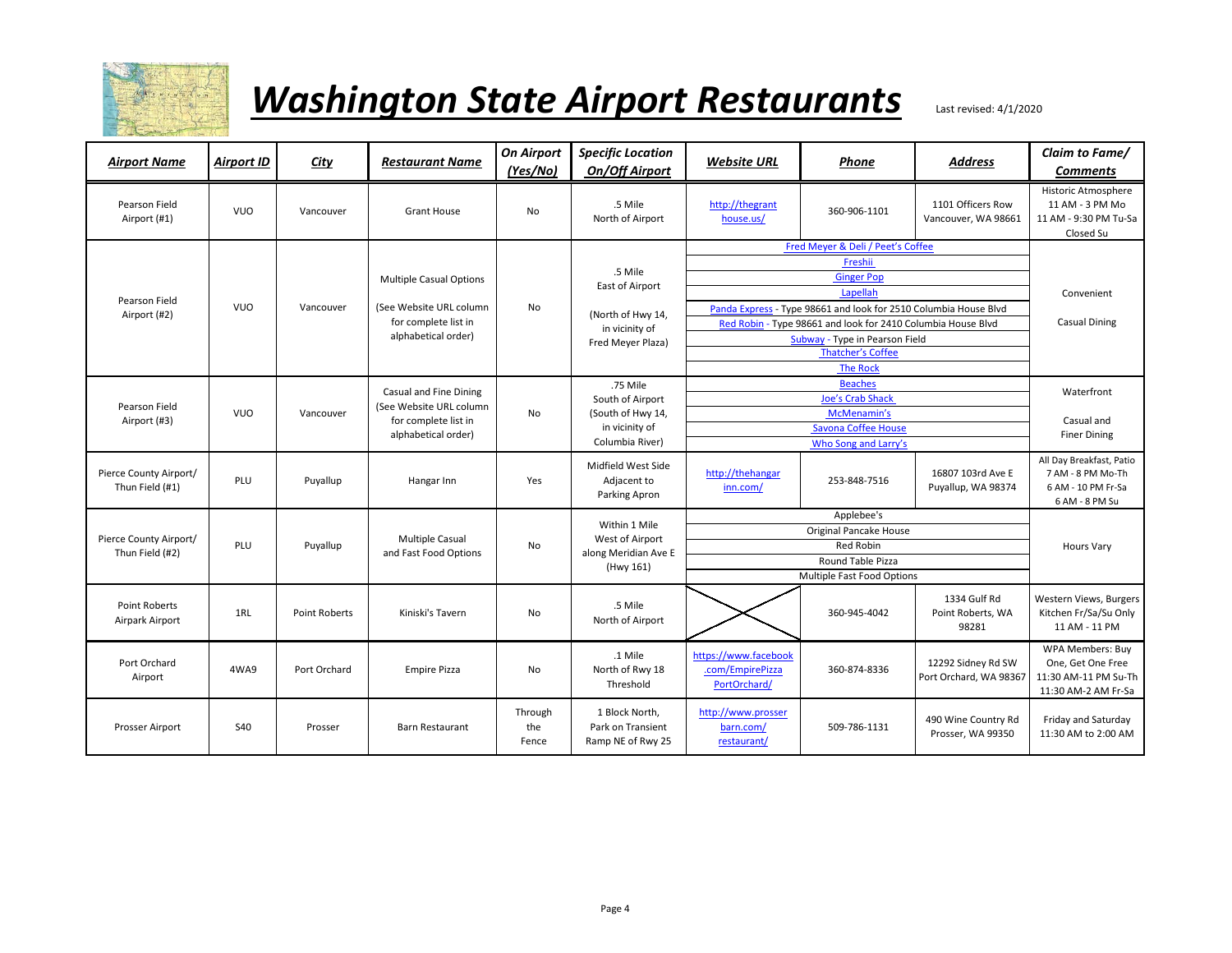

| <b>Airport Name</b>                    | <b>Airport ID</b> | City                              | Restaurant Name                                                         | <b>On Airport</b><br><u>(Yes/No)</u> | <b>Specific Location</b><br><b>On/Off Airport</b> | <b>Website URL</b>                                               | Phone                        | <b>Address</b>                                         | Claim to Fame/<br><b>Comments</b>                                                       |
|----------------------------------------|-------------------|-----------------------------------|-------------------------------------------------------------------------|--------------------------------------|---------------------------------------------------|------------------------------------------------------------------|------------------------------|--------------------------------------------------------|-----------------------------------------------------------------------------------------|
| Renton Municipal                       | <b>RNT</b>        | Renton                            | Tommy's Café                                                            | No                                   | .2 Mile SW<br>of Airport                          | https://m.facebook.com<br>/pages/Tommys-<br>Cafe/117393431613694 | (425) 227-9910               | 74 Rainier Ave S, Renton,<br>WA 98057                  | <b>Breakfast</b>                                                                        |
| <b>Richland Airport</b>                | <b>RLD</b>        | Richland                          | Ann's Best Creole<br>and Soul Food Café                                 | Yes                                  | Base of<br><b>Control Tower</b>                   | https://www.facebook.c<br>om/AnnsBestcsf/                        | 509-947-3011                 | 1901 Terminal Dr<br>Richland, WA 99354                 | Food, Atmosphere<br>11 AM - 2 PM Mo-Sa<br>Closed Su                                     |
| Roche Harbor<br>Airport                | <b>WA09</b>       | Roche Harbor                      | McMillin's,<br>Madrona Bar & Grill,<br>Lime Kiln Café                   | Through<br>the<br>Fence              | .5 Mile<br>West of Airport<br>(Landing Fee)       | http://www.roche<br>harbor.com/dining                            | 360-378-2155                 | 248 Reuben<br>Memorial Dr<br>Roche Harbor, WA<br>98250 | Madrona Deck at Sunset,<br><b>Colors Ceremony</b><br>Hours Vary By Season               |
| Sand Canyon Airport                    | <b>1S9</b>        | Chewelah                          | <b>Rusty Putter</b><br>Bar & Grille                                     | No                                   | .5 Mile NW<br>via Richmond Ln<br>West Side of Rwy | http://www.chewelah<br>golf.com/<br>restaurant                   | 509-935-7251                 | 2537 Sand Canyon Rd<br>Chewelah, WA 99109              | 8 AM - 8 PM<br>Winter Hours Vary<br>Golf course offers pickup<br>via golf cart          |
| Sanderson Field (#1)                   | <b>SHN</b>        | Shelton                           | Miako Teriyaki and<br><b>Other Casual Options</b><br>(Olympic Hwy N)    | No                                   | 1 Mile SE<br>of Airport                           |                                                                  | Multiple                     | Multiple                                               | Multiple                                                                                |
| Sanderson Field (#2)                   | <b>SHN</b>        | Shelton                           | Smokin' Mo's BBQ and<br><b>Other Casual Options</b><br>(W Railroad Ave) | No                                   | 3 Miles SE<br>of Airport                          |                                                                  | Multiple                     | Multiple                                               | Multiple                                                                                |
| Skagit Regional<br>Airport             | <b>BVS</b>        | Burlington<br><b>Mount Vernon</b> | *** CLOSED ***<br><b>NEW TENANT TBD</b>                                 |                                      |                                                   |                                                                  |                              |                                                        |                                                                                         |
| <b>Tacoma Narrows</b><br>Airport       | TIW               | Gig Harbor                        | The Hub                                                                 | Yes                                  | Adjacent to<br><b>Control Tower</b>               | http://www.harmon<br>brewingco.com/                              | 253-853-1585                 | 1208 26th Ave NW<br>Gig Harbor, WA 98335               | Pizza, Atmosphere<br>11 AM - 10 PM Mo-Th<br>11 AM - 11 PM Fr<br>9 AM - 11 PM Sa (10 Su) |
| <b>Tri-Cities Airport</b>              | PSC               | Pasco                             | Tailwind Bar & Deli                                                     | Yes                                  | <b>Terminal Bldg</b>                              | http://www.tailwind<br>concessions.com/                          | 509-547-6352                 | 3601 N 20th Ave<br>Suite #10<br>Pasco, WA 99301        | Nationwide Airport<br>Concessionaire<br>Early AM - Evening                              |
| Walla Walla<br><b>Regional Airport</b> | ALW               | Walla Walla                       | <b>Hidden Valley Bakery</b>                                             | Yes                                  | <b>Terminal Bldg</b>                              | E-mail address:<br>hiddenvalleybakery<br>@my180.net              | 509-301-7841<br>509-386-3460 | 45 Terminal Loop #7<br>Walla Walla, WA<br>99362        | Artisan & Gluten-Free<br>Baked Goods,<br>Soups & Sandwiches<br>9 AM-3 PM Mo-Fr Only     |
| <b>Westport Airport</b>                | <b>14S</b>        | Westport                          | Original House of Pizza                                                 | Yes                                  | South Side<br>of Parking Apron<br>(Faces Street)  |                                                                  | 360-268-0901                 | 1200 N. Montesano St<br>Westport, WA 98595             | 11 AM - 9 PM Mo-Sa<br>12 Noon - 9 PM Su<br>Clsd Su/Mo Oct-Mar                           |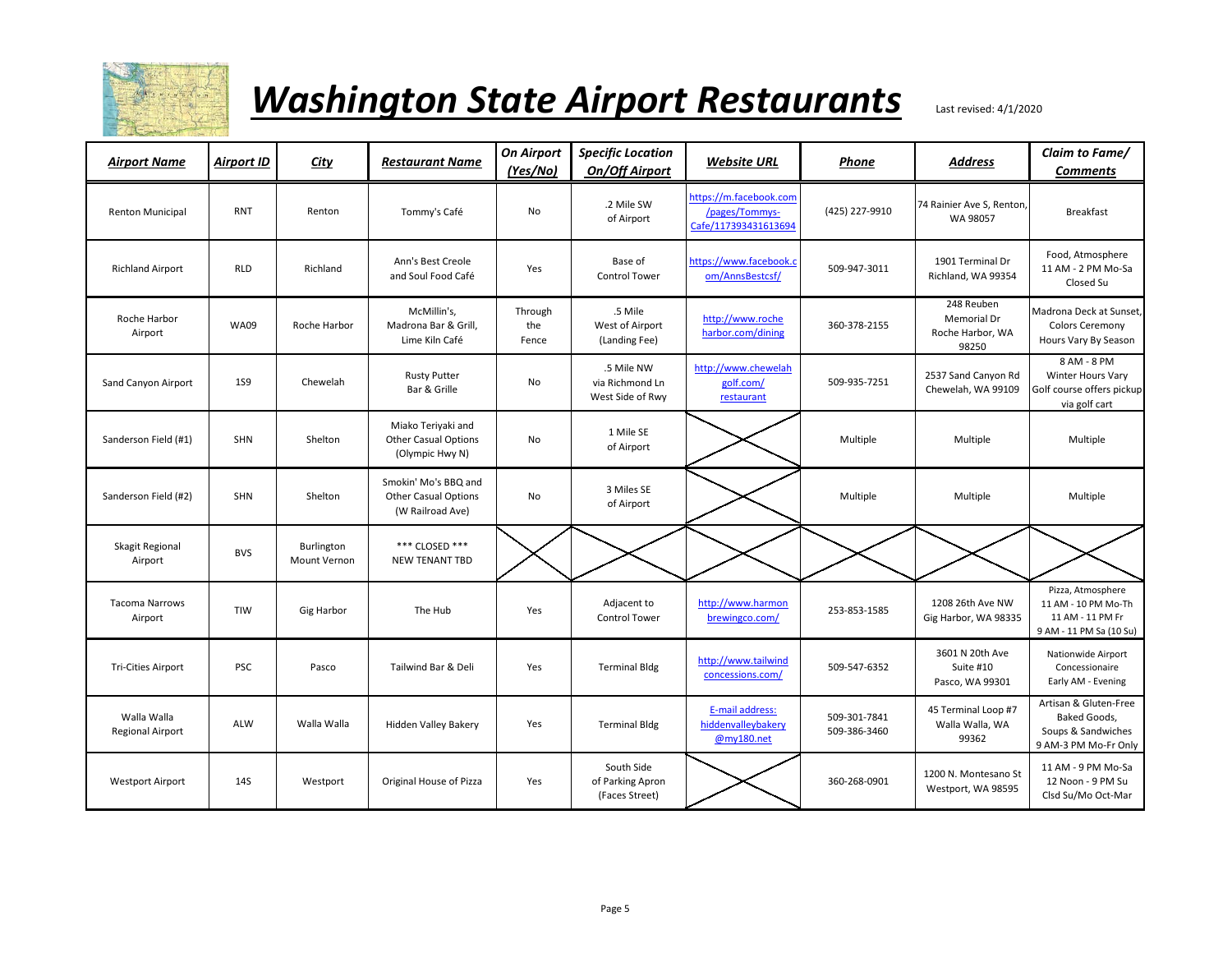

| <b>Airport Name</b>                           | <b>Airport ID</b> | <b>City</b> | <b>Restaurant Name</b>      | <b>On Airport</b><br>(Yes/No)                | <b>Specific Location</b><br><b>On/Off Airport</b>                                    | <b>Website URL</b>                      | Phone        | <b>Address</b>                                    | Claim to Fame/<br><b>Comments</b>                                  |
|-----------------------------------------------|-------------------|-------------|-----------------------------|----------------------------------------------|--------------------------------------------------------------------------------------|-----------------------------------------|--------------|---------------------------------------------------|--------------------------------------------------------------------|
| Whidbey Air Park                              | W10               | Langley     | Mukilteo Coffee Roasters    | <b>No</b>                                    | Midfield, West of<br>Runway; Access via<br>Path thru Trees                           | http://www.mukilteo<br>coffee.com       | 360-321-5262 | 5331 Crawford Rd<br>Langley, WA 98260             | Breakfast, Salads,<br>Sandwiches<br>8 AM - 4 PM Mo-Sa<br>Closed Su |
| Whidbey Air Park                              | W10               | Langley     | The Roaming Radish          | Yes                                          | Far SW Corner of<br>Field, Located in<br>Renovated Hangar                            | http://www.roaming<br>radish.com/       | 360-331-5939 | 5417 Crawford Rd<br>Langley, WA 98260             | 4 - 9 PM We-Fr<br><b>Reservations Only</b>                         |
| Yakima Air Terminal/<br>McAllister Field (#1) | <b>YKM</b>        | Yakima      | <b>WaterFire Restaurant</b> | On airport<br>property but<br>outside fence. | Park at McCormick<br>Air Center FBO. Exit FBO<br>to street and walk .5<br>mile west. | https://www.water<br>firerestaurant.com | 509-853-1057 | 4000 Creekside Loop<br>Yakima, WA 98908           | Prime Rib Fr-Sa<br>Noon - 9 PM Su-Th<br>Noon - 10 PM Fr-Sa         |
| Yakima Air Terminal/<br>McAllister Field (#2) | <b>YKM</b>        | Yakima      | Kyoto                       | No                                           | .15 Mile NW<br>of Airport<br><b>Terminal Bldg</b>                                    | http://www.kyoto<br>atyakima.com        | 509-571-1919 | 2405 W Washington Ave<br>#150<br>Yakima, WA 98903 | Japanese<br>Sushi & Hibachi<br>Call for Hours                      |
| Yakima Air Terminal/<br>McAllister Field (#3) | <b>YKM</b>        | Yakima      | Reno's on the Runway        | Yes                                          | Immediately south of<br><b>McAllister Museum</b><br>of Aviation                      | https://renoson<br>therunway.com        | 509-571-1340 | 2012 S 16th Ave Yakima,<br>WA 98903               | Breakfast,<br>Sandwiches<br>9 AM - 5 PM Tu-Sa<br>Closed Su-Mo      |

Send corrections or suggestions to: [WA State Airport Re](mailto:wbhendrickson@comcast.net?subject=WA%20Airport%20Restaurants%20List%20Correction)staurants List Correction WA Correction WA Revision Updates: Bremerton, Darrington, Skagit Regional, Yakima

Also available on line at:

[Washington Air](https://wama.us/)port Management Assn [Fly Washingt](https://www.flywashington.org/resources.html)on Passport Program [WSD](https://www.wsdot.wa.gov/aviation/SAR/PilotsPage.htm)OT Aviation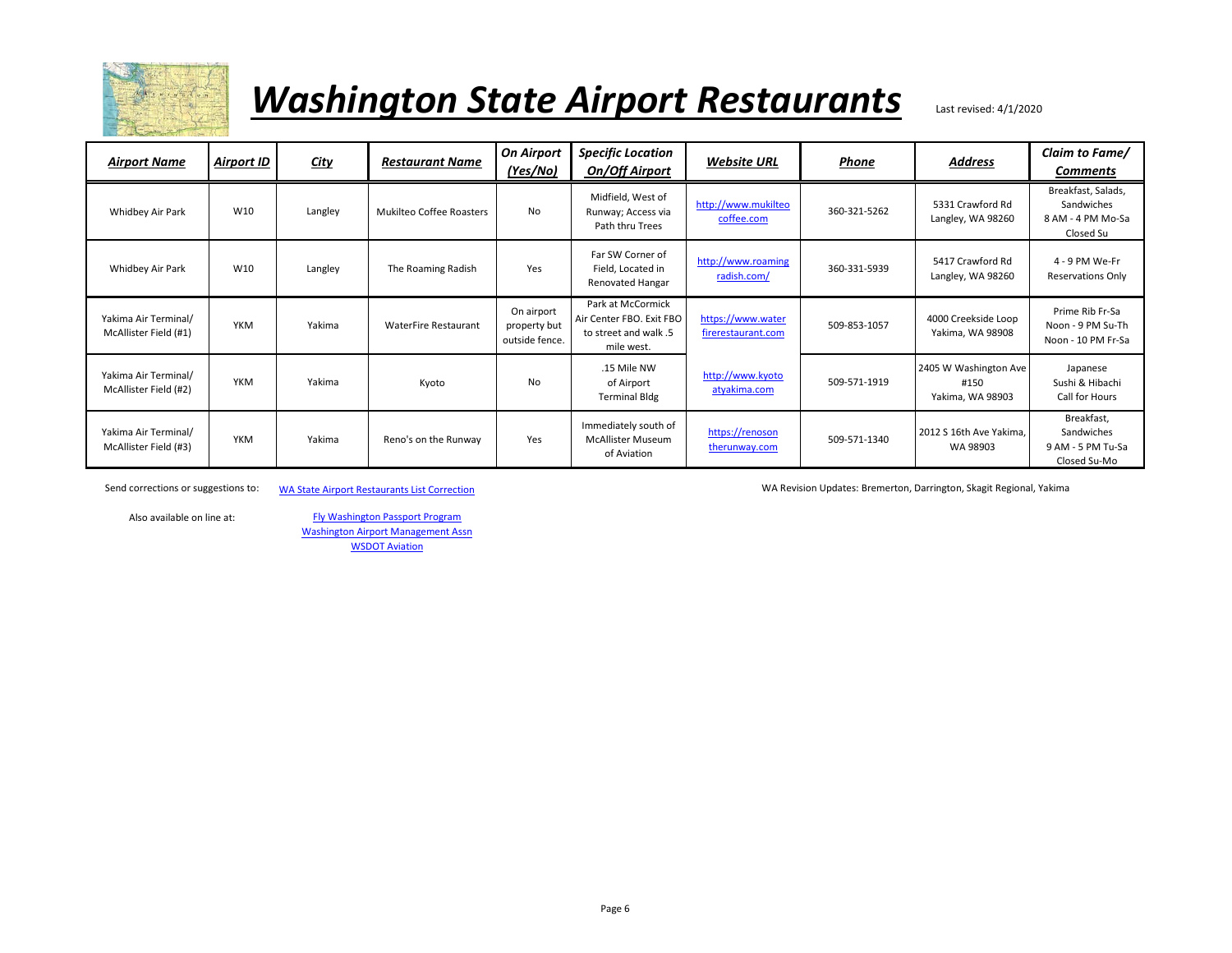

#### **Nearby Oregon Airport Restaurants** Last revised: 2/17/2020

| <b>West of the Cascades</b>                       |                   |             |                                          |                               |                                                             |                                                  |              |                                       |                                                                         |  |  |
|---------------------------------------------------|-------------------|-------------|------------------------------------------|-------------------------------|-------------------------------------------------------------|--------------------------------------------------|--------------|---------------------------------------|-------------------------------------------------------------------------|--|--|
| <b>Airport Name</b>                               | <b>Airport ID</b> | <b>City</b> | <b>Restaurant Name</b>                   | <b>On Airport</b><br>(Yes/No) | <b>Specific Location</b><br><b>On/Off Airport</b>           | <b>Website URL</b>                               | Phone        | <b>Address</b>                        | Claim to Fame/<br><b>Comments</b>                                       |  |  |
| Albany Municipal<br>Airport (#1)                  | S <sub>12</sub>   | Albany      | Cascade Bar & Grill                      | Almost                        | .6 Mile NE of Airport<br>via Aviation Way SE                | http://cascade-grill.com                         | 541-926-3388 | 110 Opal Ct SE<br>Albany, OR 97322    | 11:30 AM - 9 PM<br>(10 PM Fr-Sa)                                        |  |  |
| Albany Municipal<br>Airport (#2)                  | <b>S12</b>        | Albany      | Lum Yuen                                 | Almost                        | Adjacent to Parking<br>Apron at Far South<br>End of Airport | http://www.lum<br>yuen.net/                      | 541-928-8866 | 1236 Price Rd SE<br>Albany, OR 97322  | Cantonese, Szechuan<br>11 AM - 9:30 PM<br>(10:30 PM Fr-Sa)<br>Closed Mo |  |  |
| Astoria Airport                                   | <b>AST</b>        | Astoria     | The Lunch Wagon<br>(Ripley's Food Truck) | Yes                           | Adjacent to<br>Airport Office                               | https://www.facebook.<br>com/TheLunch<br>WagonRC |              | 1110 Flight Drive<br>Warrenton, OR    | <b>Breakfast Sandwiches</b><br>6 AM - 4 PM Mo-Fr<br>10A - 4 PM Sa-Su    |  |  |
| Hillsboro Airport                                 | HIO               | Hillsboro   | <b>Multiple Casual</b><br>Options        | <b>No</b>                     | .4 Mile SW<br>of Airport; Park at<br><b>Aviation Museum</b> |                                                  |              |                                       | <b>Hours Vary</b>                                                       |  |  |
| <b>McNary Field</b><br>Salem Municipal<br>Airport | <b>SLE</b>        | Salem       | Flight Deck Restaurant                   | Yes                           | Midfield West Side<br>Adjacent to FBO                       | http://www.flight<br>deckrestaurant.com/         | 541-581-5721 | 2680 Aerial Way SE<br>Salem, OR 97302 | 11 AM - 9 PM Mo-Fr<br>8 AM - 9 PM Sa-Su                                 |  |  |
| Portland-Troutdale<br>Airport                     | <b>TTD</b>        | Troutdale   | <b>Multiple Casual</b><br>Options        | No                            | Within .5 Mile S<br>of Airport<br>South of I-84             |                                                  |              |                                       | Hours Vary                                                              |  |  |
| <b>Tillamook Airport</b>                          | <b>TMK</b>        | Tillamook   | Air Base Café                            | Yes                           | Inside Tillamook<br>Air Museum Hangar                       | http://www.tillamook<br>air.com/cafe/            | 503-842-1130 | 6030 Hangar Rd<br>Tillamook, OR 97141 | 10 AM - 4 PM Tu-Sa                                                      |  |  |

Send corrections or suggestions to: [WA State Airport Res](mailto:wbhendrickson@comcast.net?subject=WA%20Airport%20Restaurants%20List%20Correction)taurants List Correction

Western OR Revision Updates: None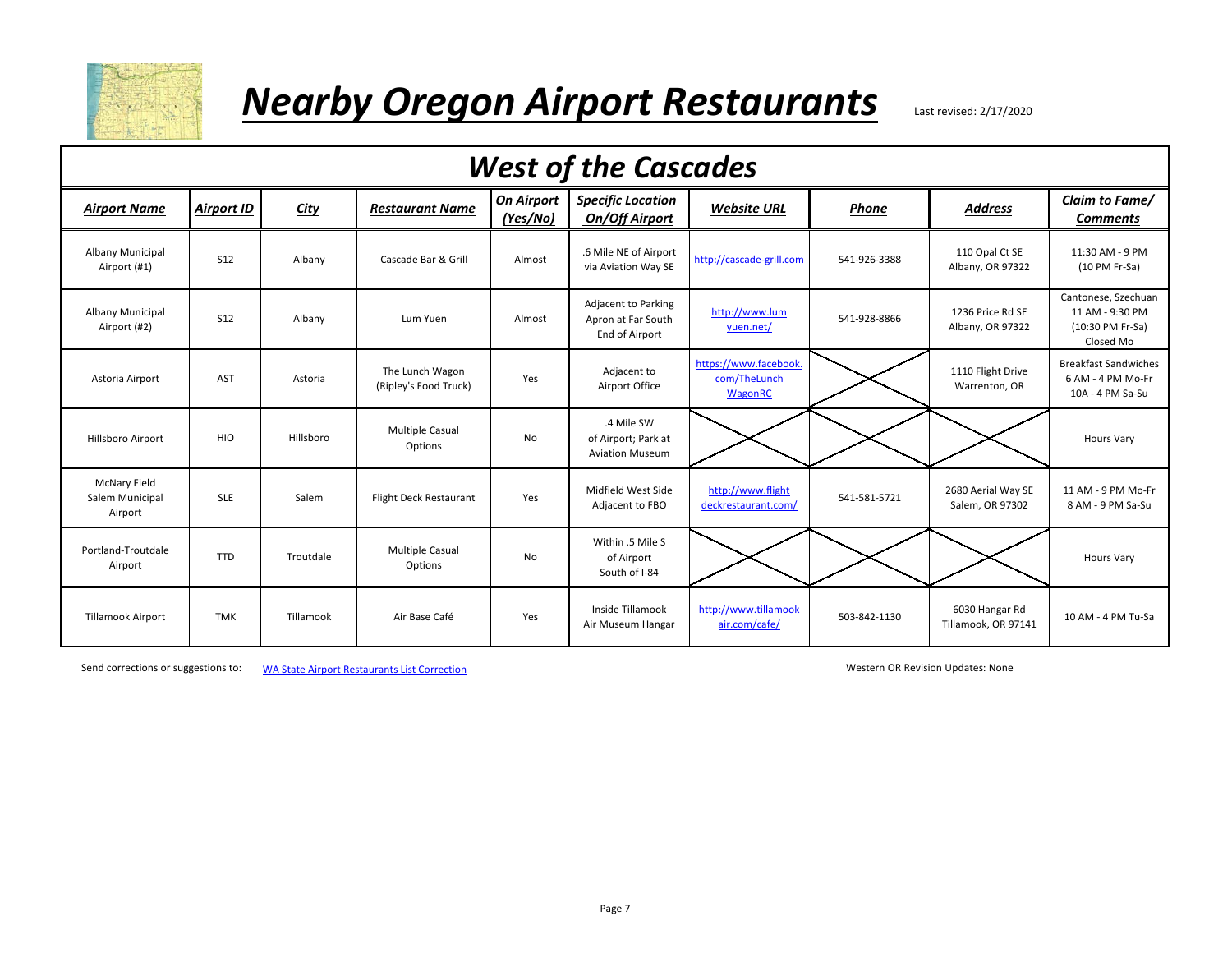

#### *Nearby Oregon Airport Restaurants* Last revised: 2/17/2020

|                                           | <b>East of the Cascades</b> |                   |                                        |                               |                                                                                    |                                           |              |                                                            |                                                                                     |  |  |  |  |
|-------------------------------------------|-----------------------------|-------------------|----------------------------------------|-------------------------------|------------------------------------------------------------------------------------|-------------------------------------------|--------------|------------------------------------------------------------|-------------------------------------------------------------------------------------|--|--|--|--|
| <b>Airport Name</b>                       | <b>Airport ID</b>           | <b>City</b>       | <b>Restaurant Name</b>                 | <b>On Airport</b><br>(Yes/No) | <b>Specific Location</b><br>On/Off Airport                                         | <b>Website URL</b>                        | Phone        | <b>Address</b>                                             | Claim to Fame/<br><b>Comments</b>                                                   |  |  |  |  |
| <b>Bend Municipal Airport</b>             | <b>BDN</b>                  | Bend              | The Pickled Pig                        | Yes                           | Midfield<br>West Side                                                              | http://www.thepickled<br>pig.com/         | 541-797-6136 | 63136 Powell Butte<br>Highway, 2nd Floor<br>Bend, OR 97701 | <b>BBQ</b><br>8:00 AM - 2:30 PM                                                     |  |  |  |  |
| Eastern Oregon<br><b>Regional Airport</b> | PDT                         | Pendleton         | Elvis' Bar & Grill                     | Yes                           | <b>SE Corner</b><br>of Airport                                                     |                                           | 541-276-3104 | 2016 Airport RD<br>Pendleton, OR 97801                     | 11 AM - 9 PM Mo-Fr<br>3 - 9 PM Sa<br>Closed Su                                      |  |  |  |  |
| Joseph State Airport                      | <b>JSY</b>                  | Joseph            | <b>Multiple Casual</b><br>Options      | No                            | 1.3 Miles E of<br>Airport; Park at South<br>End of Field                           |                                           |              |                                                            | <b>Hours Vary</b>                                                                   |  |  |  |  |
| Ken Jernstedt Field                       | 4S <sub>2</sub>             | <b>Hood River</b> | Twin Peak's Drive-In                   | No                            | .25 Mile West<br>of Airport<br>On Rwy Centerline                                   |                                           | 541-386-4460 | 1734 Tucker Rd<br>Hood River, OR 97031                     | <b>Burgers</b><br>8:30AM-7:30PM Mo-Fr<br>8:30 AM - 4:30 PM Sa<br>11 AM - 4:30 PM Su |  |  |  |  |
| <b>Madras Municipal</b><br>Airport        | <b>S33</b>                  | Madras            | <b>Multiple Casual</b><br>Options      | No                            | Approx 3 Miles<br>SE of Airport                                                    |                                           |              |                                                            | <b>Hours Vary</b>                                                                   |  |  |  |  |
| Sunriver Airport                          | <b>S21</b>                  | Sunriver          | Casual & Fine<br><b>Dining Options</b> | Almost                        | Lodge is .6 Miles E<br>of Airport Apron<br>Call for Courtesy Van<br>Transportation | http://www.sunriver-<br>resort.com/dining | 541-593-4603 | 17600 Center Dr<br>Sunriver, OR 097707                     | <b>Hours Vary</b><br>Depending on Venue                                             |  |  |  |  |

Send corrections or suggestions to: [WA State Airport Res](mailto:wbhendrickson@comcast.net?subject=WA%20Airport%20Restaurants%20List%20Correction)taurants List Correction Eastern OR Revision Updates: None